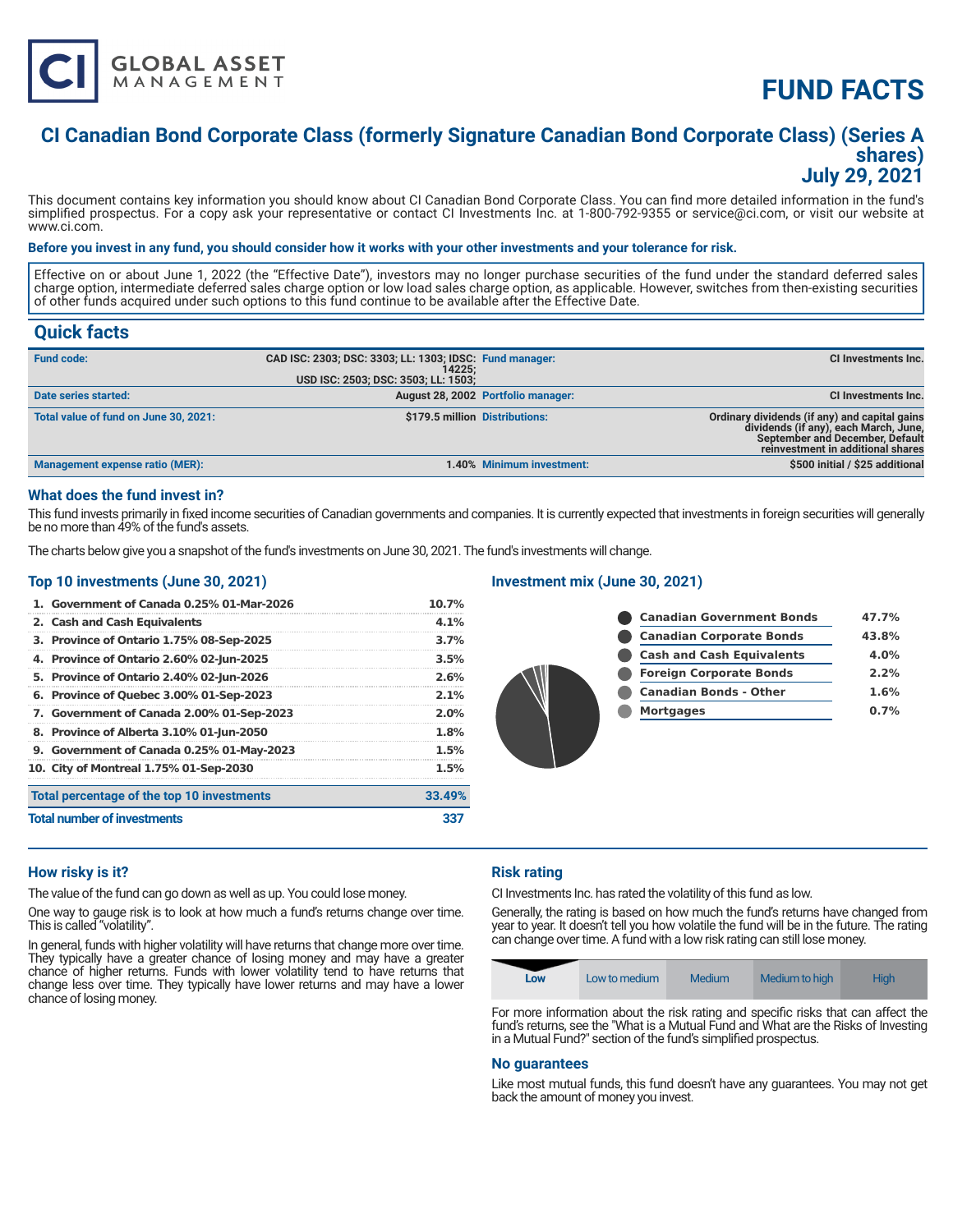# **CI Canadian Bond Corporate Class (formerly Signature Canadian Bond Corporate Class) (Series A shares)**

## **How has the fund performed?**

This section tells you how Series A securities of the fund have performed over the past 10 calendar years. Returns are after expenses have been deducted. These expenses reduce the fund's returns.

#### **Year-by-year returns**

This chart shows how Series A securities of the fund performed in each of the past 10 calendar years. This fund series dropped in value in 2 of the last 10 calendar years. The range of returns and change from year to year can help you assess how risky the fund has been in the past. It does not tell you how the fund will perform in the future.



#### **Best and worst 3-month returns**

This table shows the best and worst returns for Series A securities of the fund in a 3- month period over the past 10 calendar years. The best and worst 3-month returns could be higher or lower in the future. Consider how much of a loss you could afford to take in a short period of time.

|                     | <b>Return</b> | 3 months ending | If you invested \$1,000 at the beginning of the period |
|---------------------|---------------|-----------------|--------------------------------------------------------|
| <b>Best return</b>  | 6.6%          | June 30. 2020   | Your investment would be \$1,066.                      |
| <b>Worst return</b> | -4.4%         | March 31. 2021  | Your investment would be \$956.                        |

#### **Average return**

As at June 30, 2021, a person who invested \$1,000 in this series of units of the fund 10 years ago now has \$1,306. This works out to an annual compound return of 2.7%.

### **Who is this fund for?**

#### **This fund may be suitable for you if you:**

- want to receive income
- $\cdot$  are investing for the short and/or medium term<br> $\cdot$  can telerate low risk
- can tolerate low risk

#### **A word about tax**

In general, you'll have to pay income tax on any money you make on a fund. How much you pay depends on the tax laws of where you live and whether you hold the fund in a registered plan, such as a Registered Retirement Savings Plan or a Tax-Free Savings Account.

Keep in mind that if you hold your fund in a non-registered account, fund distributions are included in your taxable income, whether you get them in cash or have them reinvested.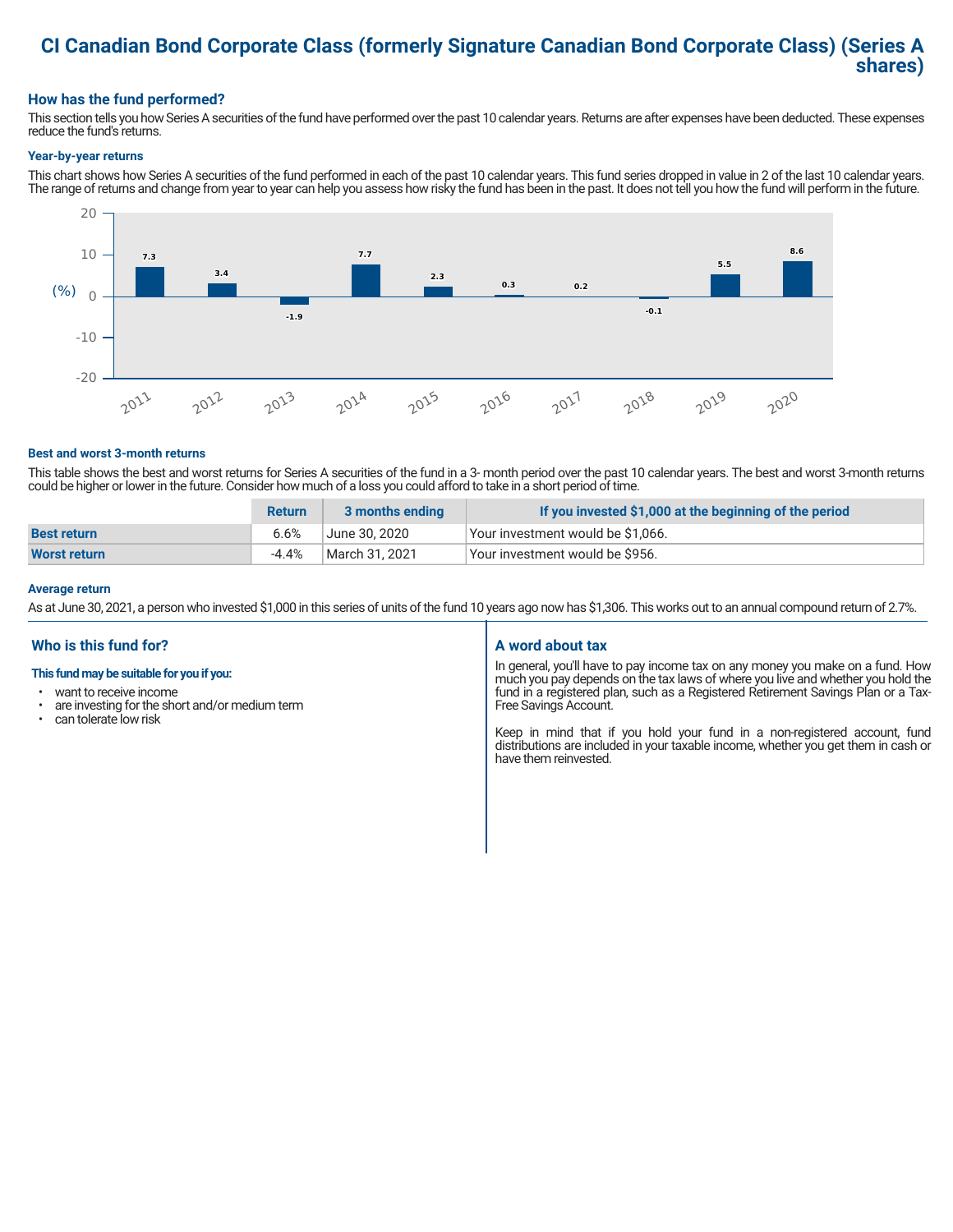# **CI Canadian Bond Corporate Class (formerly Signature Canadian Bond Corporate Class) (Series A shares)**

### **How much does it cost?**

The following tables show the fees and expenses you could pay to buy, own and sell Series A securities of the fund. The fees and expenses — including any commissions — can vary among series of a fund and among funds. Higher commissions can influence representatives to recommend one investment over another. Ask about other funds and investments that may be suitable for you at a lower cost.

#### **1. Sales charges**

You may have to choose a sales charge option when you buy Series A securities of the fund. Ask about pros and cons of each option.

| What you pay                           |                                                     | <b>How it works</b>                                                                                                                                                                                                                                                                   |  |
|----------------------------------------|-----------------------------------------------------|---------------------------------------------------------------------------------------------------------------------------------------------------------------------------------------------------------------------------------------------------------------------------------------|--|
| in percent (%)                         | in dollars<br>$($ \$)                               |                                                                                                                                                                                                                                                                                       |  |
| Initial sales charge                   |                                                     |                                                                                                                                                                                                                                                                                       |  |
| 0 to 5.0% of the amount you buy        | \$0 to<br>\$50.00 on<br>every<br>\$1,000 you<br>pay | You and your representative decide on the rate.<br>The initial sales charge is deducted from the amount you buy. It goes to your representative's firm as a commission.                                                                                                               |  |
| <b>Standard deferred sales charges</b> |                                                     |                                                                                                                                                                                                                                                                                       |  |
| If you sell within:                    | \$0 to<br>\$55.00 on                                | The standard deferred sales charge is a set rate and is deducted from the amount you sell based on the initial cost and<br>number of those securities.                                                                                                                                |  |
| 1 year of buying                       | every<br>5.5%<br>\$1,000 of                         | When you buy the fund, we pay your representative's firm a commission of 5%. Any standard deferred sales charge you pay<br>when you sell the fund goes to us.                                                                                                                         |  |
| 2 years of buying                      | original<br>5.0%<br>cost you                        | You can sell up to 10% of your securities each year without paying a standard deferred sales charge subject to certain<br>restrictions ("10% free redemption right"). Your 10% free redemption right is reduced by the equivalent number of securities                                |  |
| 3 years of buying                      | sell<br>5.0%                                        | you would have received if you had reinvested any cash distributions you received during the calendar year. If you exercised<br>your 10% redemption right and redeem your securities before the standard deferred sales charge schedule has expired, your                             |  |
| 4 years of buying                      | 4.0%                                                | standard deferred sales charge on a full redemption would be the same as if you had not redeemed securities under your<br>10% free redemption right.                                                                                                                                  |  |
| 5 years of buying                      | 4.0%                                                | $\ddot{\phantom{0}}$<br>If you hold the fund in a non-registered account, if applicable, you can ask to receive cash distributions which are not                                                                                                                                      |  |
| 6 years of buying                      | 3.0%                                                | subject to standard deferred sales charges.<br>You can switch between standard deferred sales charge funds at any time without paying this sales charge. The standard                                                                                                                 |  |
| 7 years of buying                      | 2.0%                                                | deferred sales charge schedule will be based on the date you bought securities of the first fund and the rates and duration<br>of such schedule shall continue to apply.                                                                                                              |  |
| After 7 years                          | 0.0%                                                | Your securities will be converted into the initial sales charge option after the expiry of the standard deferred sales charge<br>schedule if you qualify for CI Prestige (and if available for your securities) and such securities will participate in CI Prestige.                  |  |
|                                        |                                                     |                                                                                                                                                                                                                                                                                       |  |
| Intermediate deferred sales charges    |                                                     |                                                                                                                                                                                                                                                                                       |  |
| If you sell within:                    | \$0 to<br>\$55.00 on<br>every                       | The intermediate deferred sales charge is a set rate and is deducted from the amount you sell based on the initial cost and<br>number of those securities.<br>When you buy the fund, we pay your representative's firm a commission of 4%. Any intermediate deferred sales charge you |  |
| 1 year of buying                       | 5.5%<br>\$1,000 of                                  | pay when you sell the fund goes to us.<br>You can sell up to 10% of your securities each year without paying an intermediate deferred sales charge subject to certain                                                                                                                 |  |
| 2 years of buying                      | original<br>5.0%<br>cost you                        | restrictions. Your 10% free redemption right is reduced by the equivalent number of securities you would have received if                                                                                                                                                             |  |
| 3 years of buying                      | sell<br>4.5%                                        | you had reinvested any cash distributions you received during the calendar year. If you exercised your 10% redemption right<br>and redeem your securities before the intermediate deferred sales charge schedule has expired, your intermediate deferred                              |  |
| 4 years of buying                      | 4.0%                                                | sales charge on a full redemption would be the same as if you had not redeemed securities under your 10% free redemption<br>riaht.                                                                                                                                                    |  |
| 5 years of buying                      | 3.5%                                                | If you hold the fund in a non-registered account, if applicable, you can ask to receive cash distributions which are not<br>subject to intermediate deferred sales charges.                                                                                                           |  |
| 6 years of buying                      | 3.0%                                                | You can switch between intermediate deferred sales charge funds at any time without paying this sales charge. The<br>intermediate deferred sales charge schedule will be based on the date you bought securities of the first fund and the rates                                      |  |
| 7 years of buying                      | 1.5%                                                | and duration of such schedule shall continue to apply.                                                                                                                                                                                                                                |  |
| After 7 years                          | 0.0%                                                | Your securities will be converted into the initial sales charge option after the expiry of the intermediate deferred sales<br>charge schedule if you qualify for CI Prestige (and if available for your securities) and such securities will participate in CI                        |  |
|                                        |                                                     | Prestige.                                                                                                                                                                                                                                                                             |  |
| Low-load sales charges                 |                                                     |                                                                                                                                                                                                                                                                                       |  |
| If you sell within:                    | \$0 to<br>\$30.00 on                                | The low-load sales charge is a set rate and is deducted from the amount you sell based on the initial cost and number of<br>those securities.                                                                                                                                         |  |
| 1 year of buying                       | every<br>3.0%<br>\$1,000 of                         | When you buy the fund, we pay your representative's firm a commission of up to 2.5%. Any low-load sales charge you pay<br>when you sell the fund goes to us.                                                                                                                          |  |
| 2 years of buying                      | original<br>2.5%<br>cost you                        | If you hold the fund in a non-registered account, if applicable, you can ask to receive cash distributions which are not<br>subject to low-load sales charges.                                                                                                                        |  |
| 3 years of buying                      | sell<br>2.0%                                        | You can switch between low-load sales charge funds at any time without paying this sales charge. The low-load sales<br>charge schedule will be based on the date you bought securities of the first fund and the rates and duration of such                                           |  |
| After 3 years                          | 0.0%                                                | schedule shall continue to apply.<br>Your securities will be converted into the initial sales charge option after the expiry of the low-load sales charge schedule if                                                                                                                 |  |
|                                        |                                                     | you qualify for CI Prestige (and if available for your securities) and such securities will participate in CI Prestige.                                                                                                                                                               |  |